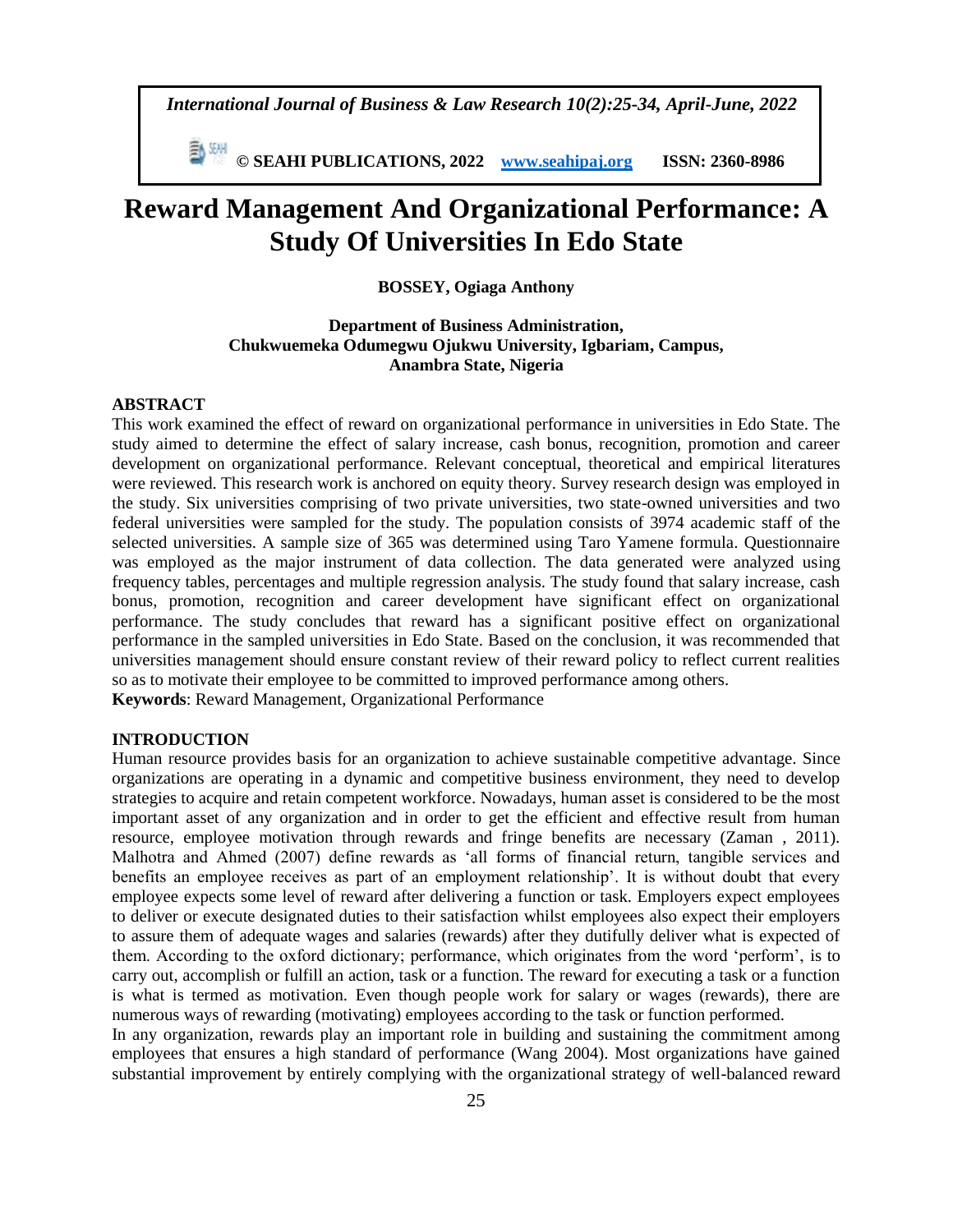and recognition programs for employee. Reward refers to all categories of financial benefits, tangible services and benefits that an employee receives as part of employment relationship with the organization (Bratton and Gold 1994). Lawler (2003) described that there are two aspects that decide how much a reward is attractive, the quantity of reward which is provided and the effort of an employee for a specific reward. Employees are certainly closer to their organizations and perform better job, while they receive healthier reward and recognition in their organizations. Rewards increase the level of efficiency and performance of the employees on their jobs and in the result thereof increase the success of the organization.

Rewards and organizational performance cannot be divorced (Suzanne & Luthans, 2006 and Fehr & John, 2004). This is because rewards provide the much needed stamina that propels performance in the organization. Organizations with poor motivation system tend to perform dismally (Razwan & Ali, 2010). Secondly it is because performance is supreme to defining any organization's viability and relevance (Yamoah, 2013). Consequently, it is incumbent of all stakeholders in the management of any organization to develop strategies to improve performance through the provision of these incentives. Research done by Heng, (2012) found out that employee's performance is dependent on the way they are treated in the organization despite high salary. It is a fact that all employees would wish also to be appreciated and feel valued at their workplace. This is what Abraham Maslow referred to as the social affective need at workplace which is a very powerful tool in shaping employees behavior towards better delivery of results. Despite the competing two ideologies on the most effective form of reward which is more significant to employees, there is one major consensus that reward controls employees level of motivation and significantly affect organizational performance.

In modern era like other sector, higher educational are anticipated to produce leadership qualities among the students and promote the social justice. In achieving the mission and goals of the institutions, many factors should be taken into consideration especially job satisfaction, as they play vital role in students and national developments. Nowadays the role of higher institutions became wider than ever, as higher institutions role shifted from traditional role of imparting education towards the contribution in the economic development through knowledge sharing and talent development (Göransson & Brundenius, 2010). Doherty (2013) recent dispute seems to be a logical justification of this evolution. He stressed the need of an environment and reward systems in the higher institutions that not only holds university employees but empowered them to achieve the objective of producing endowed workforce. Based on the foregoing, this study examined the effect of reward on organizational performance in universities in Edo State, Nigeria.

# **Objectives of the Study**

The broad objective of this study is to examine the effect of reward and fringe benefits on organizational performance. Specifically, the study intends to:

- 1. Determine the extent to which salary increase affect organizational performance.
- 2. Investigate the extent to which cash bonus affect organizational performance.
- 3. Examine the degree to which promotion affect organizational performance.
- 4. Investigate the extent to which recognition affect organizational performance.
- 5. Examine the degree to which career development affect organizational performance.

## **Research Questions**

The following research questions will guide this study:

- 1. To what extent does salary increase affect organizational performance?
- 2. To what extent does cash bonus affect organizational performance?
- 3. To what degree does promotion affect organizational performance?
- 4. To what extent does recognition affect organizational performance?
- 5. To what degree does career development affect organizational performance?

# **Hypotheses**

The following postulations stated in null form guided this study.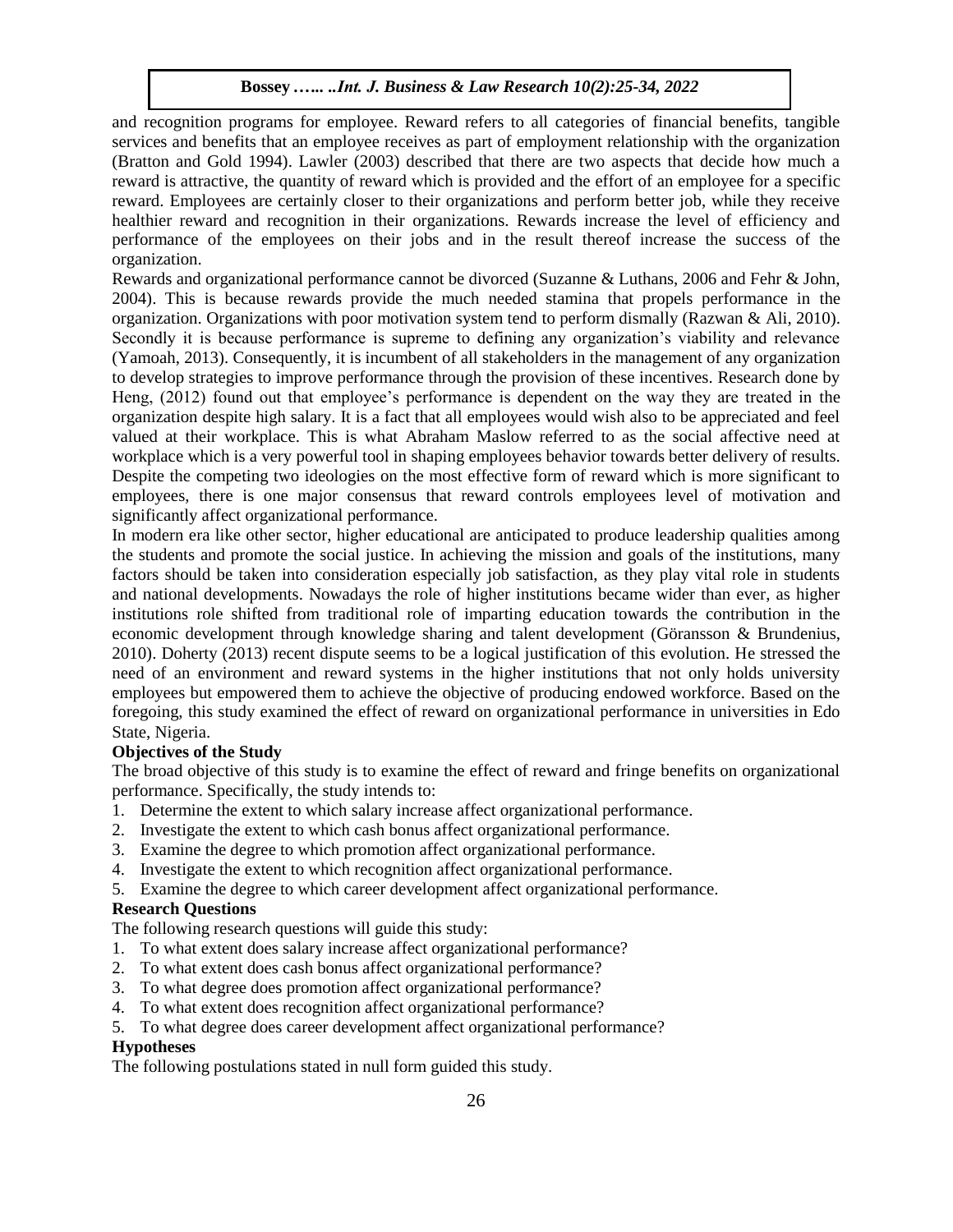Ho1: Salary increase has no significant effect on organizational performance.

Ho2: Cash bonus has no significant effect on organizational performance.

Ho3: Promotion has no significant effect on organizational performance.

Ho4: Recognition has no significant effect on organizational performance.

Ho5: Career development has no significant effect on organizational performance.

# **REVIEW OF RELATED LITERATURE**

#### **Reward**

Rewards refer to all form of financial returns and tangible services and benefits an employee receives as part of an employment relationship. "Reward is the benefits that arise from performing a task, rendering a service or discharging a responsibility" (Colin, cited in Waruni, 2014). Reward is the compensation which an employee receives from an organization for exchanging for the service offered by the employee or as the return for work done (Lin, 2007). It also refers to the collection of brain structures that try to control and regulate behaviour by inducing pleasure (Ajila & Abiola, 2004). Human resource can be rewarded and optimally utilized through rewarding it using different techniques of significant importance.

Reward system according to Armstrong (2001) consists of an organization's integrated policies, processes and practices for rewarding its employees in accordance with their contribution, skill and competence and their markets worth. The reward system is developed within the framework of the organization's reward philosophy, strategies and policies and contains arrangements in the form of processes, practices, structures and procedures which will provide and maintain appropriate types and levels of pay, benefits and other forms of reward. Reward system according to Obisi (2003) is a prize given to employees as an inducement towards their performance. Robert (2005) defines reward system as the process of developing and implementing strategies, policies and systems which help the organization to achieve its objectives by obtaining and keeping the people it needs and increasing their motivation and commitment.

Effective, appropriate, timely, and market-driven rewards can be motivational for managers and employees alike. Experience and research in the science of success reinforces the concept that effective and timely feedback can be motivational for morale and enhanced productivity (Kock, 2007). Studies demonstrate that there is a positive relationship between the resources available to employees, fairness of the compensation, the amount of information exchanged between employees and managers, and workers' level of stress and burnout on the job (Schaufeli & Bakker, 2004).

## **Organizational Performance**

Organizational performance comprises the actual output or results of an organization as measured against its intended outputs (or goals and objectives).According to Richard *et al.* (2009), organizational performance encompasses three specific areas of firm outcomes: financial performance (profits, return on assets, return on investment, etc.); product market performance (sales, market share, etc.); and shareholder return (total shareholder return, economic value added, etc). Organizational performance is the ultimate dependent variable of interest for researchers concerned with just about any area of management (Devinney *et al.,* 2010). This broad construct is essential in allowing researchers and managers to evaluate firms over time and compare them to rivals. In short, organizational performance is the most important criterion in evaluating organizations, their actions, and environments.

There are several methods that have been put forward for measuring organisational performance at employee and organisational level. One group of performance measures which is traditional are financial and accounting based and these were based on the assumption that organisation performance is only measured in quantifiable units. These financial measures include income or sales from operations, rate of return on investment and residual income (Warren *et al.,* 2008). Without disregarding the merits of the financial and accounting measures in assessing performance, the fact that they were cost based and backward looking provided little motivation (Manzoni & Islam, 2009).

Taljaard (2003) indicated that, performance can be measured by the performance appraisal and it was broadened to include the management tools. Performance can also be measured in terms of some output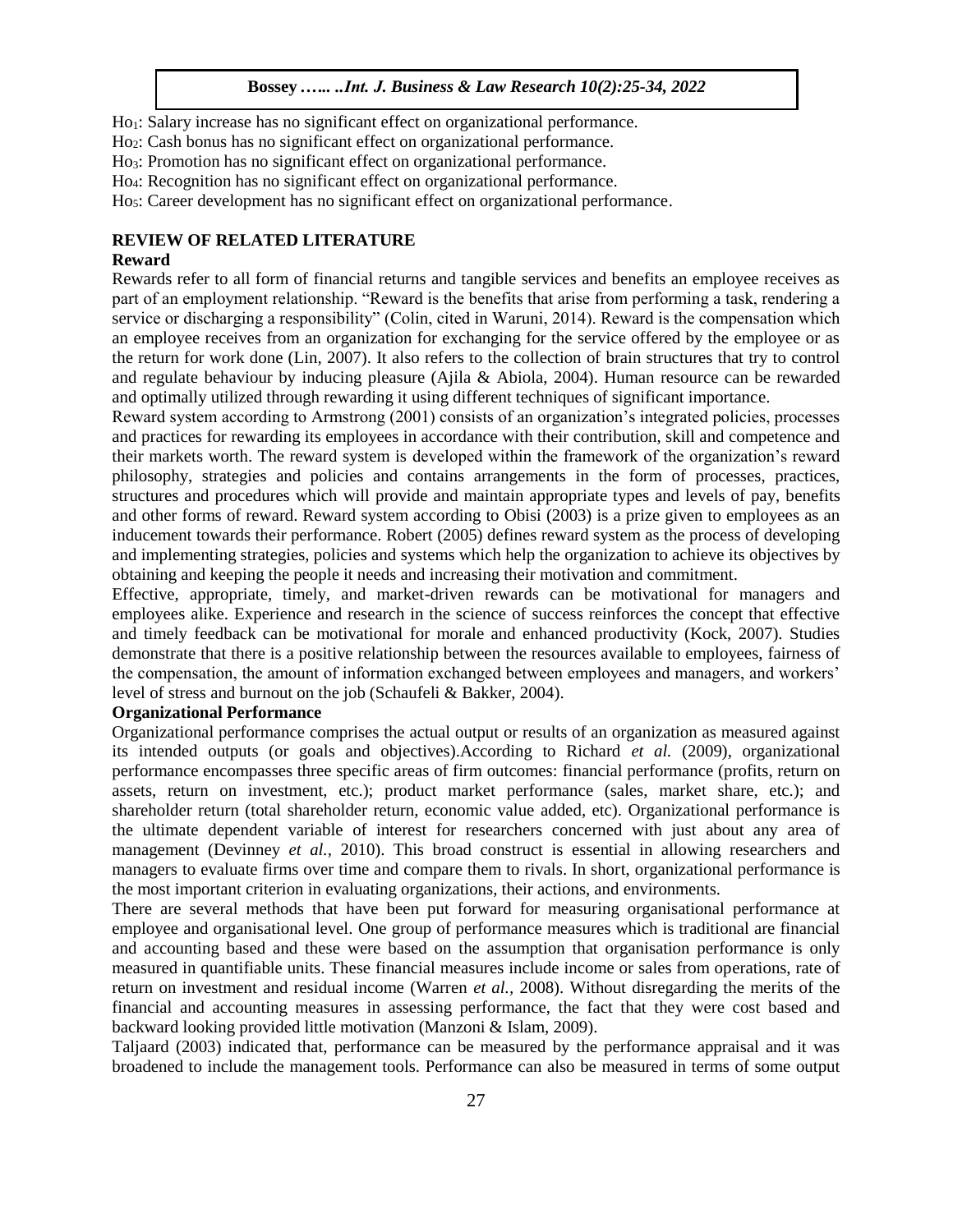produce such as the quality or quantity of job, job design and others (Jalaini, 2013). Furthermore, Taljaard (2003) also claimed that there are some researchers quoted that the job performance should be designed in order to achieve the organizational objective. Nevertheless, it has been demonstrated that when certain specifiable conditions exist, reward systems can motivate workers to increase their performance (Jalaini *et al.,* 2013).

#### **Theoretical Framework**

This research work is anchored on equity theory. This theory was first advocated by Adam (Ogundele, 2006). The concept of equity stipulates that justice and fairness should dominate, for example in reward system (Obisi, 2005). Fajana (2002) defines inequity as an injustice perceived by a person when he compares the ratio of his rewards to his inputs efforts with the ratio of another comparable person's outcomes to his inputs and finds that they are not equal. According to equity theory, the motivation of individuals in organization is influenced by the extent to which they feel that they are being treated in a fair and equitable manner (Obisi, 2003). When people feel that they are being treated in an inequitable and unfair fashion, the theory argues that they will be motivated to engage in activities aimed at restoring feelings of equitable treatment (Onabanjo, 2004).

This theory also asserts that employees input take the form of work volume and quality, performance, knowledge, compensation, praise and advancement in opportunities (Faems, Sels, DeWinne, & Maes, 2005). The employee compares his or her input/outcome ratio with the perceived ratio of others in a social context and if the employee believes there is a sense of inequality, the theory posits that the employee adjusts his or her efforts to bring things into harmony. The employees normally adjust their behaviors to attain equilibrium through withdrawal, reduced input, cognitively adjust his or her perception or by addressing the situation with the employer.

This theory was adopted on the basis of its emphasis on rewards and performance which are the key variables under this study. The Equity theory postulates that employees seek to achieve a balance between inputs or efforts and outcomes or rewards received or anticipated, Boxall & Purcell (2008). This implies that in a school system where employee benefits, compensation, recognition or incentives are equitably distributed and consistently provided, the workforce tend to put more efforts in terms of teaching or playing a key role in the teaching process so that the school's mean grade can be improved.

## **Empirical Review**

Onyango (2014) examined the effects of employee rewards policy on organization performance in public primary schools in Rachuonyo North Sub County. A total of 349 questionnaires were returned for analysis of data. This was 87% return rate on the Questionnaires. The study found out that there is a positive correlation (r=.181) between employee benefits and organization performance. Employees compensation accounts for 5.5% of the organization performance (r=.055). Employee Incentives is positively correlated with organization performance by 38.7% while promotion accounts for 34.6%  $(r=346)$ . The study further found out that Employee compensation significantly and positively ( $p=0.004$ ) affect organization performance. Employee Promotion significantly (p=0.000) affect organization performance.

Wasiu and Adebajo (2014) examined reward system and employees performance using selected public secondary schools in Lagos State. The findings revealed that there is a significant relationship between employee's performance and salary package, employee job allowances and performance and in-service training and employee's performance.

Saira, Madiha, Sumaira and Anam (2014) examined the impact of financial and non financial rewards on employee motivation. The researchers have conducted a survey in Astro films (PVT) situated in Lahore City of Pakistan. A questionnaire was developed to guess the opinion of employees working in these organizations. A semi structured interview was conducted for getting an insight about their motivation.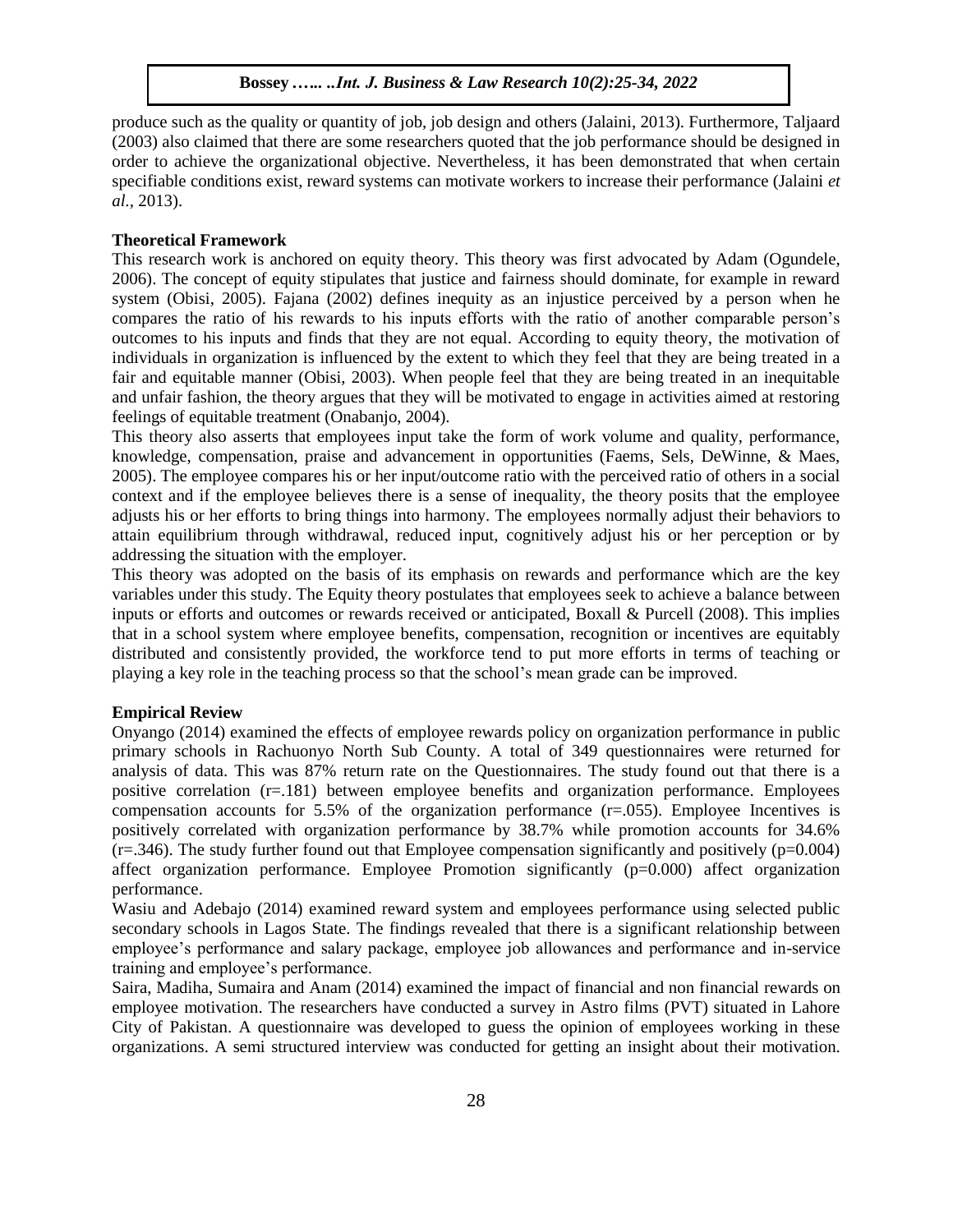The researchers have found from the survey that there are different factors that affect the motivation of employees which can be classified into two categories; financial and non financial rewards.

Oyira, Regina, Nkamare, Lukpata, Uwa and Mbum (2015) investigated the effect of reward system on health care workers performance in Teaching Hospital. It examined the relationship among monetary and non-monetary rewards and employees' performance in University of Calabar Teaching Hospital (UCTH). Desk survey was used in gathering relevant information. Primary sources were questionnaire, observation and interview, while secondary data were gathered from internet, textbooks, journals and libraries. Chisquare statistical tool was used and the findings revealed the monetary reward had a positive impact on employees' performance while non-monetary rewards had a negative effect on employees' performance.

Kikoito (2014) examined the impact of reward systems on the organizations performance in Tanzanian banking industry. The data was analyzed with use of descriptive statistics (SPSS and excel) and data presented as frequency distribution tables and histograms. The findings of this study showed that the three commercial banks in Mwanza city offer both extrinsic (salary, bonus and promotion) and intrinsic (praise, recognition and genuine appreciation) rewards to their employees. However, the results found that employees were not satisfied with the current reward packages and salary level was viewed to be too low and did not reflect cost of living in Mwanza city. The study further indicated the intrinsic (non financial) rewards were not satisfactory to employees.

Aktar, Sachu and Ali (2012) examined the impact of intrinsic rewards (recognition. Learning opportunities, challenging work and career advancement, and extrinsic rewards (basic salary and performance bonus) on employee performance in twelve commercial banks of Bangladesh as is in this study. Multiple regression analysis was employed. The study found that each factor within both extrinsic and intrinsic reward was a highly significant factor which affects employees' performance.

The above studies have dealt with reward in organizations and its relationship with factors such as employee motivation, employee performance, employee satisfaction and effect on quality of work done. Overall the studies show reward to have a positive effect. However, different rewards seem to have a different impact on employee attitude, satisfaction and performance. There are mixed findings when it comes to individual rewards and their effect on performance. Owing to the fact that there is conflicting results, this research tends to fill in the gap by either agreeing or disagreeing with the result.

# **METHODOLOGY**

The research design adopted for this study is survey research design. The area of this study is Edo State. This study centers on universities in Edo State. In this study, one federal university (University of Benin), two state university (Ambrose Ali University, Ekpoma and Edo University, Iyamho), two private university (Igbinedion University, Okada and Benson Idahosa University, Benin City) were studied. The population of the study is three thousand and nine hundred and seventy four (3974) academic staff of the selected universities. Taro Yamane was employed to determine sample size of 365. The study used structured questionnaire to collect data from the sampled academic staff of selected universities in Edo State. Regression analysis was employed in analyzing the data.

# **RESULTS**

Multiple regression analysis was employed to determine the effect of the independent variables on the dependent variable. The essence is to ascertain the effect of reward on organizational performance. The results are presented in tables 1, 2 and 3.

| <b>Model</b> |                     | <b>R</b> Square | <b>Adjusted R</b><br><b>Square</b> | <b>Std. Error of</b><br>the Estimate | <b>Durbin-Watson</b> |
|--------------|---------------------|-----------------|------------------------------------|--------------------------------------|----------------------|
|              | $.174$ <sup>a</sup> | .530            | .O L /                             | 3.197                                | 2.745                |

**Table 1: Summary of Regression Result** 

a. Predictors: (Constant), Career Development , Salary, Recognition, Cash Bonus, Promotion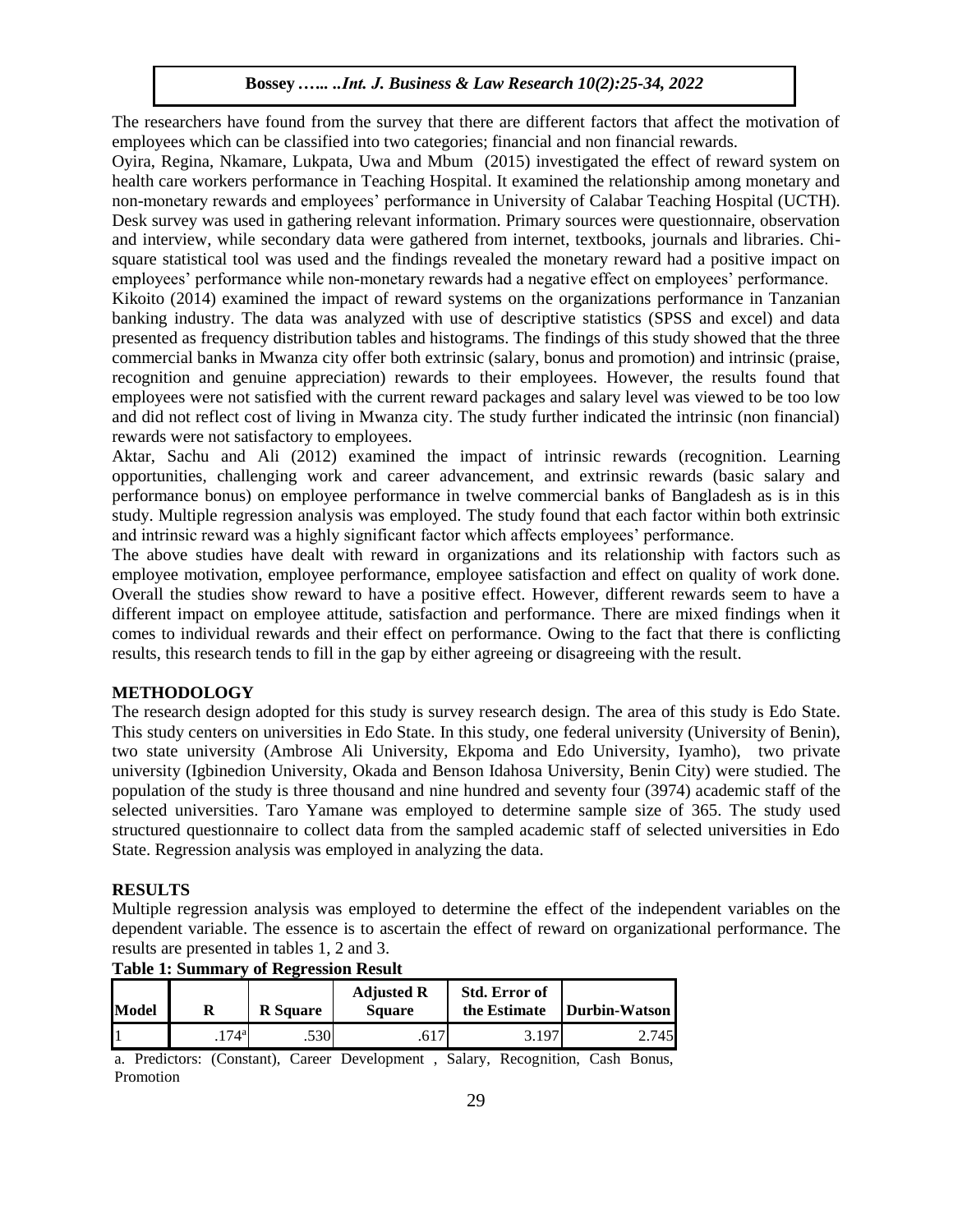**Bossey** *.….. ..Int. J. Business & Law Research 10(2):25-34, 2022*

| <b>Model</b> |                 | <b>R</b> Square | <b>Adjusted R</b><br><b>Square</b> | <b>Std. Error of</b><br>the Estimate | Durbin-Watson |
|--------------|-----------------|-----------------|------------------------------------|--------------------------------------|---------------|
|              | 74 <sup>a</sup> | .530            |                                    | 3.197                                | 2.745         |

a. Predictors: (Constant), Career Development , Salary, Recognition, Cash Bonus, Promotion

b. Dependent Variable: Organizational Performance

#### **Source:** SPSS Ver. 21

Table 4.1 above indicates that  $R^2$  which measures the strength of the effect of independent variable on the dependent variable have the value of 0.530. This implies that 53.0% of the variation in organizational performance is explained by variations in reward variables (salary increase, cash bonus, recognition, promotion and career development). This was supported by adjusted  $\mathbb{R}^2$  of 61.7%. The Durbin-Watson statistics was employed to check for autocorrelation in the model. Durbin-Watson statistics of 2.742 show that the variables in the model are not autocorrelated and are therefore, reliable for predications.

## **Table 2: ANOVA Result**

| Model |            | <b>Sum of Squares</b> | df   | <b>Mean Square</b> |        | Sig.              |
|-------|------------|-----------------------|------|--------------------|--------|-------------------|
|       | Regression | 112.562               |      | 22.512             | 72.203 | .004 <sup>a</sup> |
|       | Residual   | 3587.511              | 351  | 10.221             |        |                   |
|       | Total      | 3700.073              | 356I |                    |        |                   |

a. Predictors: (Constant), Career Development , Salary, Recognition, Cash Bonus, Promotion

b. Dependent Variable: Organizational Performance

#### **Source:** SPSS Ver. 21

The F-test is applied to check the overall significance of the model. The F-statistic is instrumental in verifying the overall significance of an estimated model. The f-statistics value of 72.203 in table 2 above with probability value of 0.004 shows that the independent variables has significant effect on dependent variable. This shows that salary increase, cash bonus, recognition, promotion and career development can collectively explain the variations in organizational performance. This shows that reward has a significant positive effect on organizational performance.

## **Test of Hypotheses**

Here, the five hypotheses formulated earlier in this study were tested using the t-statistics and probability from the coefficient result of the multiple regression analysis. The results are presented the table 3 below.

| <b>Table 3 Coefficients of the Regression Result</b> |  |  |
|------------------------------------------------------|--|--|
|                                                      |  |  |
|                                                      |  |  |

|       |                    | <b>Unstandardized Coefficients</b> |                   | <b>Standardized</b><br><b>Coefficients</b> |        |      |
|-------|--------------------|------------------------------------|-------------------|--------------------------------------------|--------|------|
| Model |                    | B                                  | <b>Std. Error</b> | <b>Beta</b>                                |        | Sig. |
|       | (Constant)         | 22.159                             | 1.757             |                                            | 12.612 | .000 |
|       | Cash Bonus         | 1.040                              | .040              | .054                                       | 2.003  | .007 |
|       | Salary             | .056                               | .042              | .071                                       | 2.340  | .001 |
|       | Promotion          | 1.108                              | .042              | .140                                       | 3.580  | .000 |
|       | Recognition        | .083                               | .043              | .102                                       | 2.924  | .005 |
|       | Career Development | .028                               | .041              | .037                                       | 2.693  | .009 |

a. Dependent Variable: Organizational Performance

Source: SPSS Version 21.0

## **Test of Hypothesis One**

Ho1: Salary increase has no significant effect on organizational performance.

Hi<sub>1</sub>: Salary increase has a significant effect on organizational performance.

Table 4.3 above indicates that salary increase recorded a t-statistics value of 2.340 with a probability value of 0.001 which is statistically significant at 5% level of significance. Therefore, the null hypothesis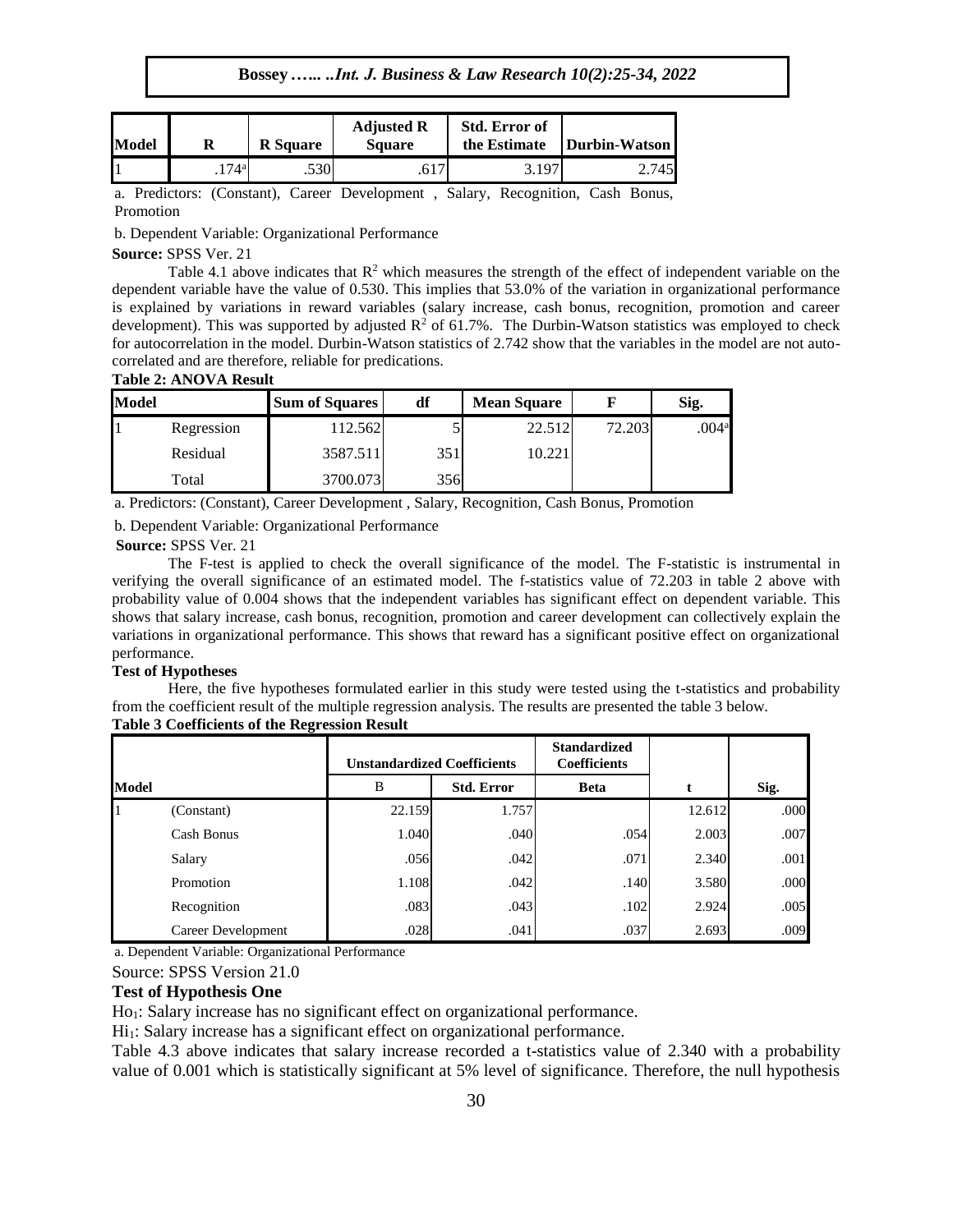is rejected while the alternative hypothesis is accepted. This implies that salary increase has a significant positive effect on organizational performance.

# **Test of Hypothesis Two**

Ho2: Cash bonus has no significant effect on organizational performance.

Hi2: Cash bonus has a significant effect on organizational performance.

Cash bonus recorded a t-statistics value of 2.003 with an alpha value of 0.007. Therefore, the null hypothesis is rejected while the alternative hypothesis is accepted. This implies that cash bonus has a significant positive effect on organizational performance.

# **Test of Hypothesis Three**

Ho3: Promotion has no significant effect on organizational performance.

Hi3: Promotion has a significant effect on organizational performance.

Promotion recorded a t-statistics value of 3.580 with a probability value of 0.000 which is statistically significant at 5% level. Therefore, the null hypothesis is rejected while the alternative hypothesis is accepted. It is therefore concluded that promotion has a significant positive effect on organizational performance.

## **Test of Hypothesis Four**

Ho4: Recognition has no significant effect on organizational performance.

Hi4: Recognition has a significant effect on organizational performance.

Recognition has a t-statistics value of 2.924 with a probability value of 0.005 which is statistically significant at 5% level. Therefore, the null hypothesis is rejected while the alternative hypothesis is accepted. It is therefore concluded recognition has a significant positive effect on organizational performance.

## **Test of Hypothesis Five**

Ho<sub>5</sub>: Career development has no significant effect on organizational performance.

Hi<sub>5</sub>: Career development has a significant effect on organizational performance.

Career development has a t-statistics value of 2.693 with a probability value of 0.009 which is statistically significant at 5% level. Therefore, the null hypothesis is rejected while the alternative hypothesis is accepted. It is therefore concluded career development has a significant positive effect on organizational performance.

#### **DISCUSSION OF FINDINGS**

This work examined effect of reward on organizational performance with particular reference to universities in Edo State. A total of six universities comprising of two federal government owned universities, two state owned universities and two private universities were sampled for the study. The unit of the study comprises of the academic staff in the sampled universities. Data generated questionnaire were analyzed using percentages and multiple regression analysis. The study found that salary increase has a significant positive effect on organizational performance. This agrees with the findings of Ojoromi (2012) that salary and wages improves the performances of the employee's in an organization. It also tallies with the findings of Olatunji and Sarat (2014) that wages and salaries serves as motivational tool and that wages and salaries has significant relationship with workers performance in Nigerian organisation. Iyida (2015) found that found that increase wage enhances the productivity of workers.

The study also found that cash bonus has a significant positive effect on organizational performance. This tally with the findings of Wasiu and Adebajo (2014) that significant relationship exist between reward and employee performance. This also agrees with the findings of Hatice (2012) that intrinsic rewards have significant influence on employee results. The results further showed that promotion has a significant positive effect on organizational performance. This agrees with the findings of Onyango (2014) that promotion significantly affect organization performance. This also tallies with the findings of Odoh (2011) that promotion has significant effect on productivity of Nigeria workers.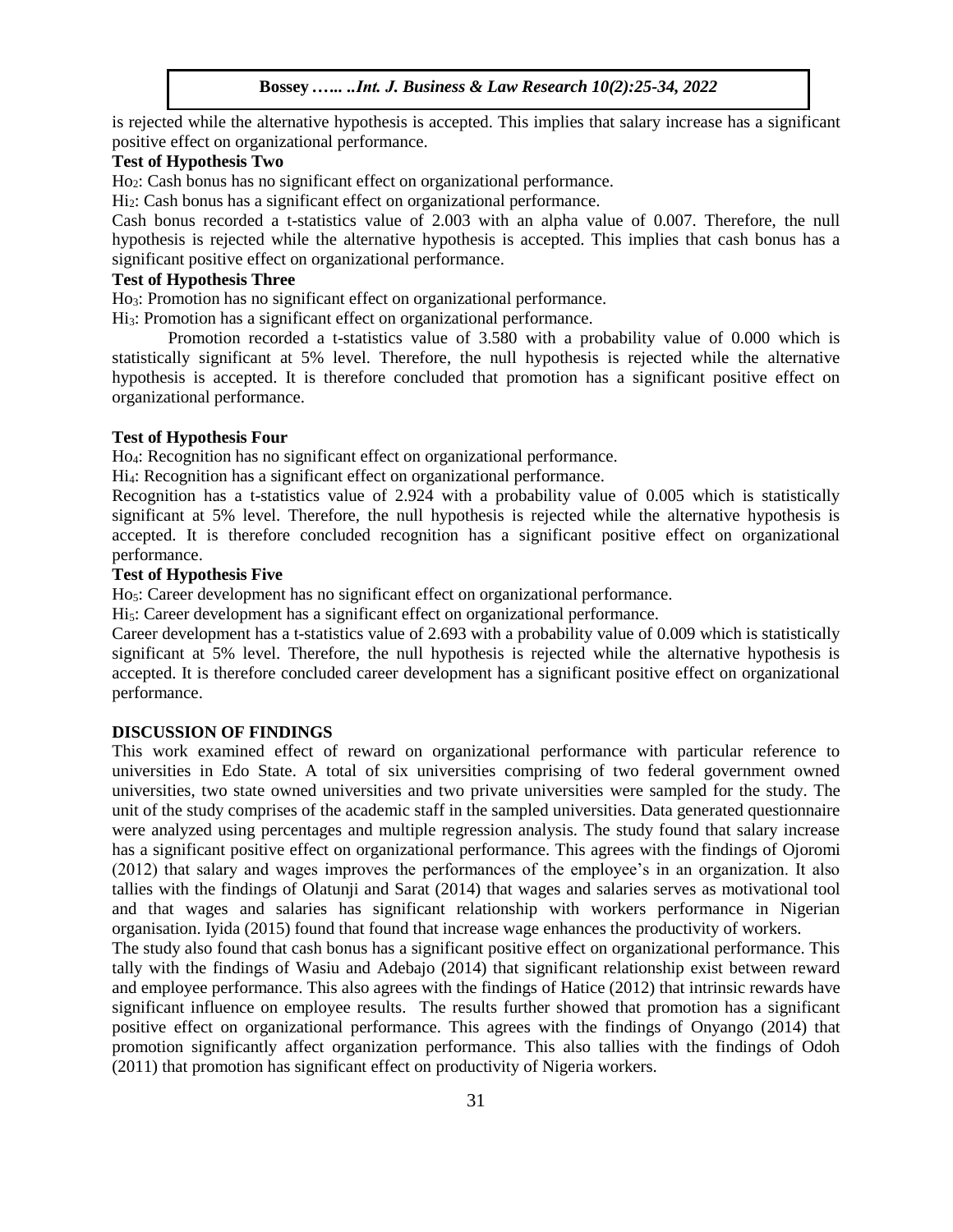The result also revealed that recognition has a significant positive effect on organizational performance. This agrees with the findings of Nnaji-Ihedinmah and Egbunike (2015) that intrinsic and extrinsic rewards have significant effect on employee performance. The study further shows that career development has a significant positive effect on organizational performance. This agrees with the findings of Apeyusi (2012) that a positive relationship exist between reward and corporate performance.

## **CONCLUSION**

This work examined effect of reward on organizational performance with particular reference to universities in Edo State. Academic staff in six universities comprising of two federal government owned universities, two state owned universities and two private universities were sampled for the study. Data generated questionnaire were analyzed using percentages and multiple regression analysis. The study found that salary increase has a significant positive effect on organizational performance. The study also found that cash bonus has a significant positive effect on organizational performance. The study further found that promotion has a significant positive effect on organizational performance. Recognition was also found that have significant positive effect on organizational performance. Similarly, career development was found to have a significant positive effect on organizational performance.

Rewarding employees is associated with the motivation of the workforce of organization for better performance. The rationale behind the use of rewards policy is that motivated employees become satisfied in terms of fulfilling their wants, both financial and non financial. Rewards create a win-win situation for organization and its employees. The employees feel happy and satisfied as they experience feelings of achievement and self-worth, which create job satisfaction and translates into improved work performance. At the same time, the organization increases its performance. Furthermore, reward facilitates greater levels of satisfaction and competency among employees. As a result, employees have more interest, excitement, fun and confidence in performing tasks which leads to enhanced performance. Therefore, motivating employees through rewards strategy enables an organization to accurately predict its present and future performance thereby enabling it to plan its operations more effectively. Based on the foregoing, the study concludes that reward has a significant positive effect on organizational performance in the sampled universities in Edo State.

The study recommends that A balance should be created by university authorities in adopting which motivational measures to use since this study indicate that both extrinsic and intrinsic reward are capable of influencing one aspect of employee behavior or the other. Managers should employ the two in order to get the best performance from the employees.Also**,** Universities should carry out a survey to determine what appeals most to the employee in order to know the right reward for their employees. This will help to bring out the best in them. Furthermore, Universities should ensure constant review of their reward policy in order to ensure that they are in line with the current realities so as to motivate their employee to be committed to improved performance.

#### **REFERENCES**

- Apeyusi, P. (2012). The impact of reward systems on corporate performance: A case study of Ghana Commercial Bank Limited. A *B.Sc. Thesis* submitted to the Institute of Distance Learning Kwame Nkrumah University of Science and Technology
- Boxall, P.,& Purcell, J.(2008).*Strategy and human resources management.* Basingstoke: Palgrave Macmillan.
- Faems, D., Sels, L., DeWinne, S., & Maes, J. (2005). The effect of individual HR Domains on Financial Performance. *International Journal of Human Resource Management*, 16(5), 676-700.
- Fajana, S. (2002). *Human resources management*: *An introduction*. Lagos: Labofin and Company.
- Fehr, E., & John, A. L. (2004). The Hidden costs and returns of incentives: Trust and trustworthiness among Ceos. *Journal of the European Economic Association,* 2(5), 743–71.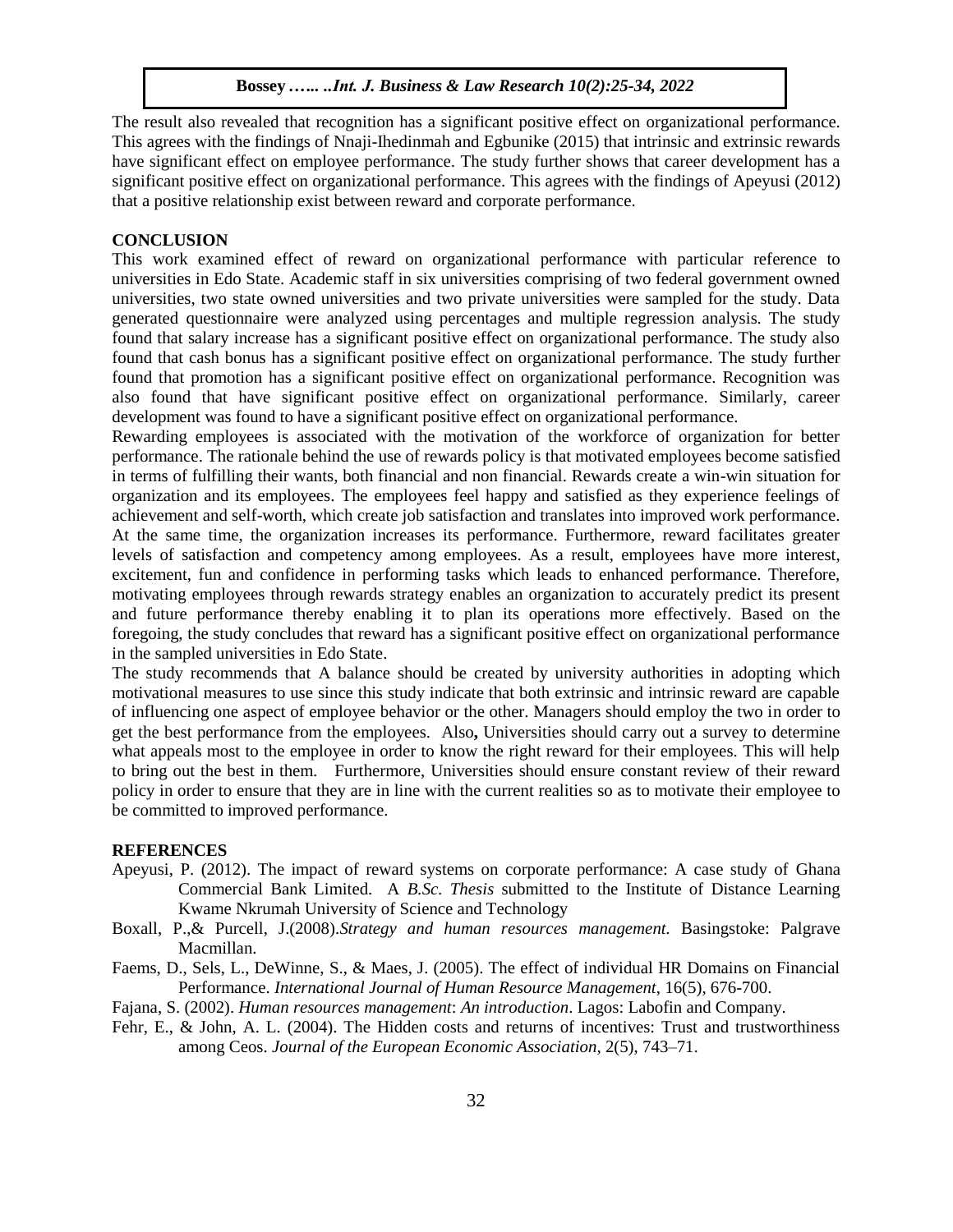- Göransson, B., & Brundenius, C. (2010). Universities in transition: The changing role and challenges for academic institutions. UK: Springer Science & Business Media.
- Hatice, O. (2012). The influence of intrinsic and extrinsic rewards on employee results: An empirical analysis in Turkish Manufacturing Industry. *Business and Economics Research Journal,* 3(3),  $29 - 48.$
- Heng, T.B., (2012). The reward strategy and performance measurement: Evidence from Malaysian Insurance Companies. *International Journal of Business, Humanities and Technology,* 2, 211- 223.
- Iyida, M. N. (2015). The effect of increase in wage and fringe benefits on the productivity of workers in Nigeria: a case study of Federal Ministry of Transportation, Enugu, Nigeria. *Journal of Research in Humanities and Social Science*, 3(1), 13 - 18.
- Kikoito, J. N. (2014). Impact of reward systems on the organizations performance in Tanzanian banking industry: A case of commercial banks in Mwanza City. *A Dissertation* Submitted in Partial Fulfillment of the Requirements for the Degree of Master of Human Resource Management of the Open University of Tanzania.
- Malhotra R., & Ahmed, M. (2008). The Impact of Reward & Recognition programs on Employees Motivation & Satisfaction. Retrieved from http://www.bizresearchpapers.com/22.Reena.pdf
- Nnaji-Ihedinmah, N. C., & Egbunike, F. C. (2015). Effect of rewards on employee performance in organizations: A study of selected commercial banks in Awka Metropolis. *European Journal of Business and Management*, 7(4), 80 – 88.
- Obisi, C. (2003). *Personnel management*. Ibadan: Jackbod Enterprises.
- Obisi, C. (2005). *Substance of employee, industrial and labour relations*. Lagos: Megavous Limited.
- Odoh, F. A. (2012). The effects of wage incentives and fringe benefits on the productivity of Nigeria workers: A study of Enugu State Local Government Service Commission. (1999-2007). *M.Sc. Thesis,* Department of Public Administration, University of Nigeria, Nsukka.
- Ogundele, O. J. K. (2006). *Management and organization: Theory and behaviour.* Lagos: Molofin Nominee.
- Ojoromi, E. (2012). Salaries and wages administration as a tool for improving employee's performance in an organisation (A case study of Olamaboro Local Government Area of Kogi State). M.Sc. Thesis, Koji State University, Ayamgba.
- Olatunji, E. S., & Sarat, I. A. (2014). Wages and salaries administration as motivational tool in Nigerian organisation (a case study of Nestle Nigeria Plc). *Journal of Business Theory and Practice,* 2(2), 247 - 26.
- Onabanjo, I. (2004). Ways of modifying behaviour in organizations. In Ogundele, O.J.K. (ed). *Comparative management and administration: A book of readings.* Lagos: Concept Publication.
- Onyango, W. P. (2014). Effects of employee rewards policy on organization performance in public primary schools in Rachuonyo North Sub County. *European Journal of Business and Management*, 6(34), 115 – 123.
- Oyira, E. J., Regina, E., Nkamare, S. E., Lukpata, F. E., Uwa, S. L., & Mbum, A. P. (2015). Effect of reward system among health care workers performance: A case study of University of Calabar Teaching Hospital Calabar, Nigeria. *Journal of Hospital Administration*, 4(3) 45 – 53.
- Roberts, R. L. (2005). *Relationship between rewards, recognition and motivation at insurance company in the Western Cape.* Cape Town: University of the Western Cape Press.
- Saira, Y., Madiha, L., Sumaira, A, & Anam, S. (2014). Impact of financial and non financial rewards on employee motivation. *Middle-East Journal of Scientific Research*, 21 (10), 1776-1786.
- Schaufeli, W., & Bakker, A. (2004). Job demands, job resources, and their relationship with burnout and engagement: A multi-sample study. *Journal of Organizational Behavior,* 25(3), 293.